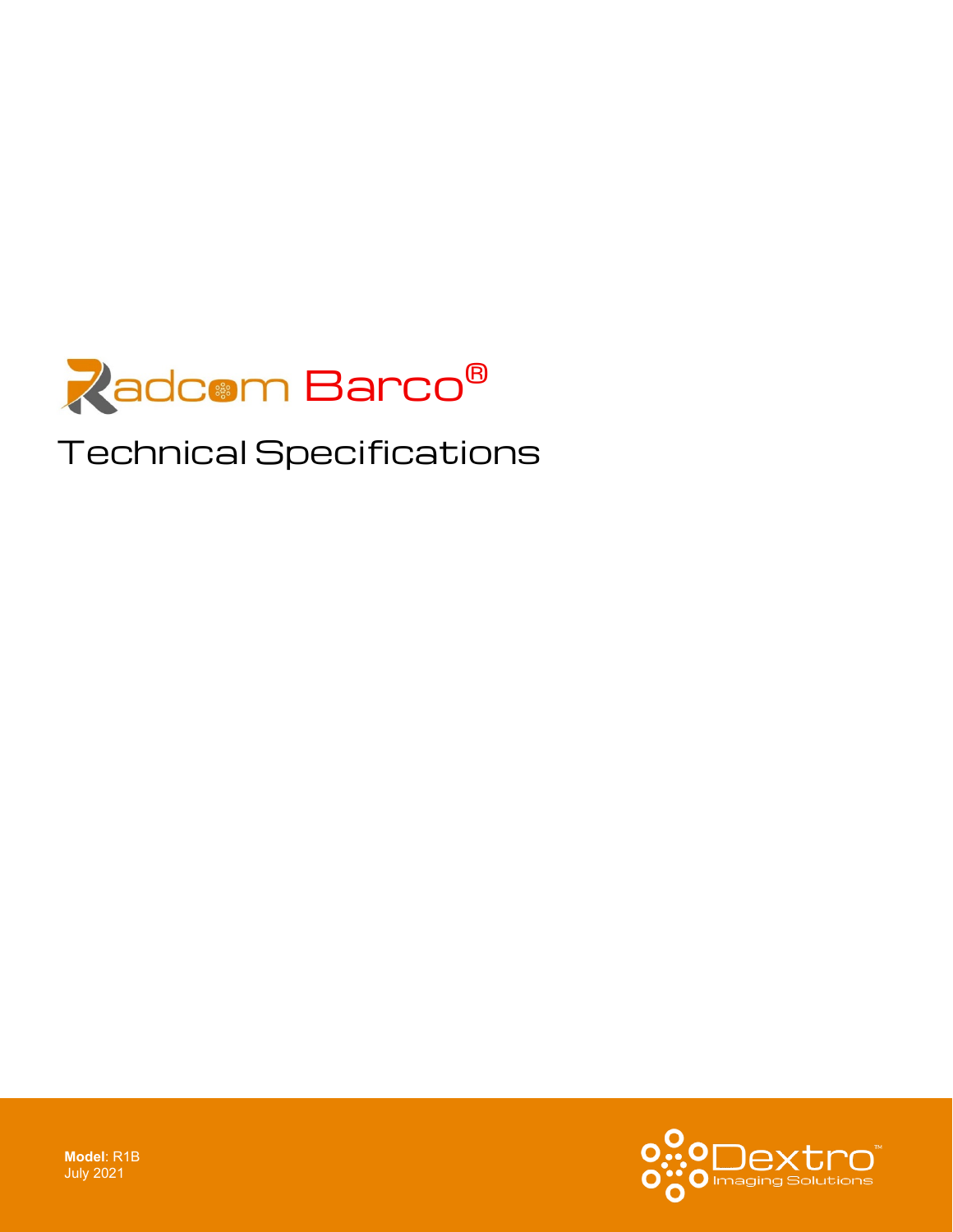## RadCom Barco PACS Workstation





**Powerful Processing up to Intel® Core™ i7**



**Barco® Certified High End Graphics**

### Client Centric, Results Driven

Empower your radiology workforce with the RadCom Barco PACS Workstation, designed and developed to meet your radiologists' workstation requirements for all types of imaging.

#### Inspired, Reliable Design

The RadCom Barco integrates seamlessly into your radiology reading environment with a durable mid tower chassis, certified components and multiple monitor configuration options, delivering reliable performance and peace of mind.

#### Best-in-class Security

Every RadCom Barco provides secure, seamless access to your data – your most important asset.

#### Easy Manageability

Dextro Imaging Solutions features help save your radiologists' time and increase IT efficiency.

#### A Single Point of Contact

The RadCom Barco includes Dextro Imaging Solutions' remote desktop support, providing your business with more flexibility – especially for hard-to-reach, remote locations.